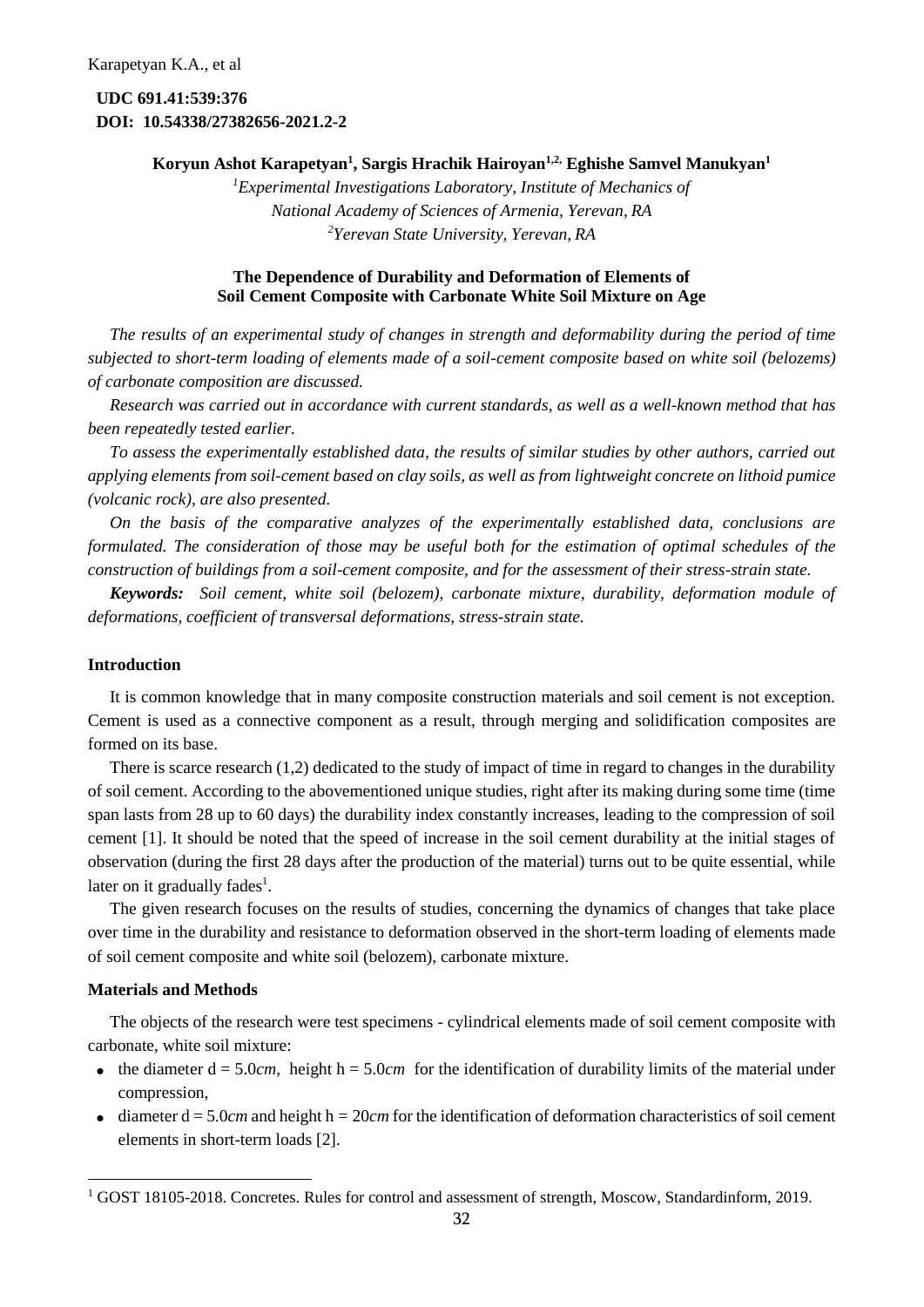For the production of soil cement composite the following components were used:

- white soil (structurally unstable soil on a territory. In areas where white soil extends it is not recommended to construct civil or industrial buildings) taken from the areas that are neighboring the Institute of Physics, situated in the residential district of Ajapnyak, Yerevan,
- portland cement of 40 *MPA* produced by Ararat cement factory (Armenia),
- tap water.

Based on the analysis of chemical and saline composition of white soil sifted through sieve N 2 it was ascertained that the white soil used in soil cement was presented through powder-like sandy loams [3].

The characteristics of the components used in the production of soil cement composite are highlighted in Table 1.

| Characteristics of filling aggregate |            |                          |                              | Characteristics of binding component |                              |  |  |  |
|--------------------------------------|------------|--------------------------|------------------------------|--------------------------------------|------------------------------|--|--|--|
| Item                                 |            | Admitted<br>fineness, mm | Apparent<br>density, $t/m^3$ | Item                                 | Compression<br>strength, MPa |  |  |  |
| White soil of<br>carbonate mixture   |            | 2.0                      | 1.410                        | Portland cement                      | 40.0                         |  |  |  |
| Composition soil cement              |            |                          |                              |                                      |                              |  |  |  |
| Consumption of components            |            |                          | W/C                          | Density at max. condensed            | Strength at the age          |  |  |  |
| for $1m^3$ soil cement, $kg$         |            |                          |                              | condition, $t/m3$                    | of 90 days, MPA              |  |  |  |
| cement                               | white soil | water                    | 1.787                        | 1.921                                | 11.2                         |  |  |  |
| 141.0                                | 1269.0     | 252.4                    |                              |                                      |                              |  |  |  |

**Table 1.** The characteristics of the components used in the production of soil cement composite, its mixture and some data

It should be noted that the magnitude of maximum density in the soil cement skeleton  $-\rho_{dmax}$  defined by a standard method of compression, using the Proctor Compaction Test Equipment constitutes 1.61*gr/cm<sup>3</sup>*. The value of solidity observed in the skeleton of freshly laid soil cement,  $\rho_d$  on average constitutes 1.58*gr/cm*<sup>3</sup> which is within the limit of admissible magnitude deviation in the given characteristics ( $\rho_d = 0.983 \rho_{dmax}$ ).

The production of various cylindrical specimens of soil cement composite was made via direct pressing under normal pressure of 4.8-5.3 *MPA*. This secures the production of an ultimately solid material [3].

Some of the produced cylindrical specimens made for the experiment were designed for defining the limits of durability of the soil cement composite as well as for singling out deformation characteristics of the material at different ages (time countdown after their production) were taken out of metallic mould 7 days after their making, later on they were preserved in humid sawdust for another 7 days. After that up until the beginning of experiments the specimens were left at the laboratory.

The measurement of durability limits observed in soil cement composite was made at the ages  $(τ)$  of 14 days, 28 days and 90 days, while the identification of deformation characteristics of the material was carried out at the ages of 28 days and 90 days.

Other cylindrical test specimens  $d = 5.0*cm*$  and  $h = 5.0*cm*$  were designated for studying the impact of air and humidity conditions on the growing durability of soil cement composite. Data on the methods used in these studies will be introduced below.

In the period of carrying out all the studies the average temperature at the laboratory was  $23^{\circ}$ C and average humidity - 57% (the conditions were close to those observed in natural environment characterized by levels of low humidity) [4].

The measurement of durability levels of pressure on the soil cement composite (using specimens  $d = 5.0cm$  and  $h = 5.0cm$ ) was made at an average speed of the experimental equipment, displacing functional gears 3*mm* per minute.

The identification of deformation characteristics of soil cement (using the cylindrical specimens d = 5.0*cm* and  $h = 20.0$ *cm*) was made according to the method [5] which will be described below.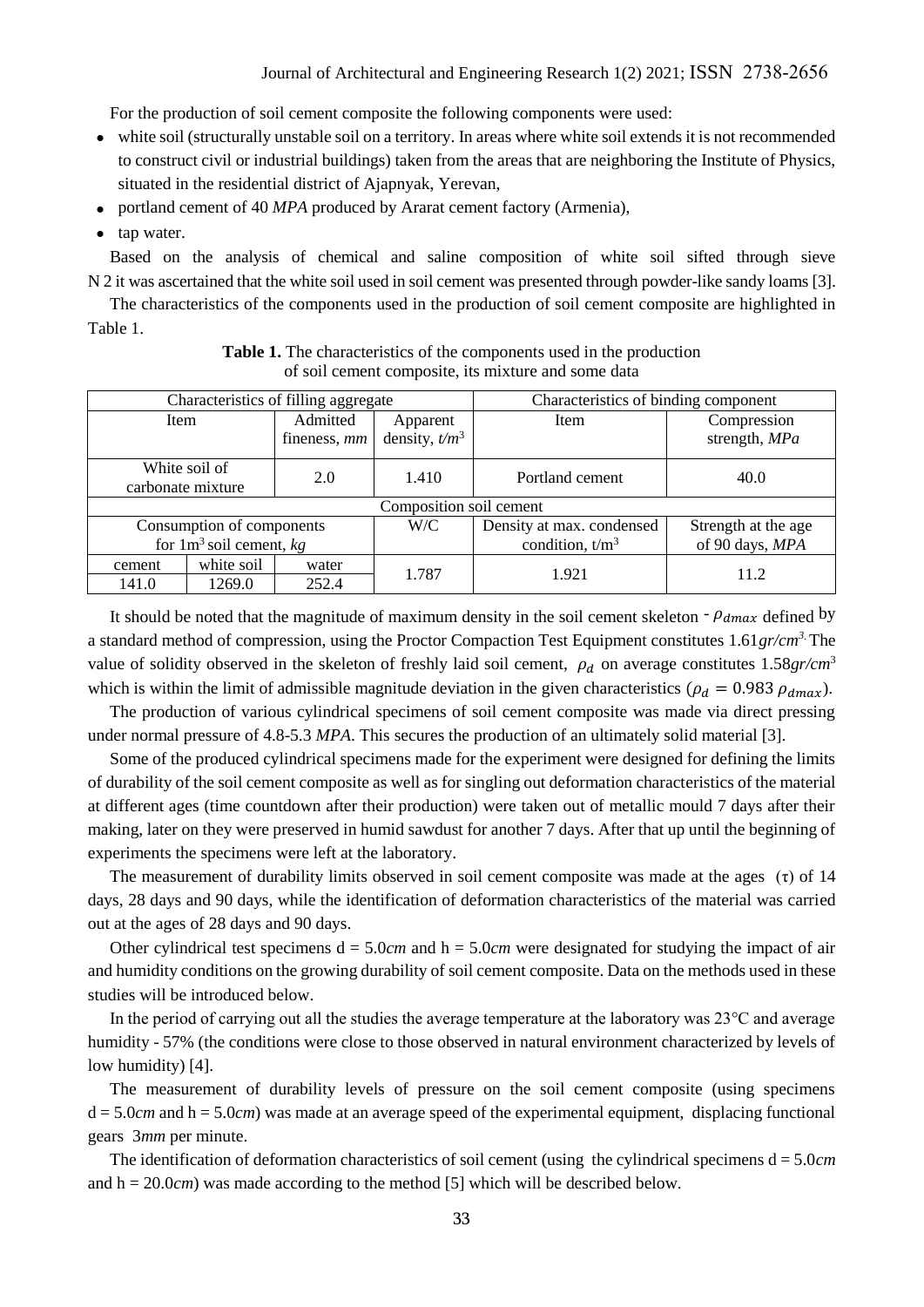## Karapetyan K.A., et al

The loading of test specimens was fulfilled in a stepped way, each step corresponding to 0.1*R* (*R* is the resistance magnitude of specimen to destruction) of the durability of cylinders under each step was just sufficient to register the data from micron indicators, measuring the longitudinal and transversal deformations. At the level of pressing load corresponding to 0.8*R* the clock indicators measuring deformations were taken and the specimens were destroyed.

The empirical data on the longitudinal  $(\epsilon)$  and transversal  $(\epsilon)$  deformations of soil cement components were approximated by dependencies [5]:

$$
\varepsilon_{\text{np}} = \frac{a_1 \frac{\sigma}{R}}{1 - b_1 \frac{\sigma}{R}} \tag{1}
$$

$$
\varepsilon_{\text{non}} = \frac{a_2 \frac{\sigma}{R}}{1 - b_2 \frac{\sigma}{R}} \tag{2}
$$

The magnitude, concerning the module of deformation  $\bar{E}$  and the coefficient of the transversal deformations  $\bar{v}$  (an analogue of Poisson's coefficient of transverse strain in solid bodies) at different levels of pressure were defined according to the dependencies:

$$
\overline{E} = \overline{E}_0 \left( 1 - b_1 \frac{\sigma}{R} \right)^2,\tag{3}
$$

$$
\overline{v} = \frac{\varepsilon_{\text{non}}}{\varepsilon_{\text{np}}} = \frac{a_2 (R - b_1 \sigma)}{a_1 (R - b_2 \sigma)}.
$$
\n(4)

In the formulas (1)-(4)  $a_1$ ,  $b_1$ ,  $a_2$ ,  $b_2$  are the parameters of approximation of the experimental data of deformations  $\overline{E_0} = R/a$  illustrated in (3), the initial module of deformations of the material.

The number of test specimens designed for determining the level of durability of the soil cement at different ages was 4-6 while for identifying the deformation characteristics of the material 3-4 specimens were used. In the case of measuring the deformations of transversal specimens with d = 0.5*cm* and h = 2.0*cm* the maximum dispersion of the magnitude of the same measured characteristics in relation to their average arithmetic value was observed. The aforementioned specimens were tested at the age of 90 days since their making  $+7.1\%$  and  $-6.2\%$ .

#### **Discussion of the obtained data**

In Figures 1, 2 the data obtained through experiment are introduced (they are highlighted with markers) along with the curves approximating these data which describe the time changes observed in the absolute and relative values of durability and average density of soil cement composite with white soil carbonate mixture. In order to carry out a comparative analysis, the data, concerning the impact of age on the durability of soil cement based on clay soil were also included in work<sup>2</sup> .

It is worth mentioning that the objects of the research<sup>3</sup> were cylindrical specimens with the diameter of 5.0*cm* and height of 12.5*cm*, having been made of clay soil (loamy soil – sandy loam) taken from the territory neighboring the city of Ekyabadan in the region of Iran<sup>4</sup>. The outlay of cement 40 *MPa* in dry mass of the soil cement made 7% while the composition of soil constituted 93%. The cylindrical specimens used for the experiment after being made were taken out of moulds and left in common laboratory conditions.

After their production, the specimens underwent a short-term testing for the sake of identifying the durability of the soil cement under pressing in 7 days, 14 days, 21 days, 28 days and 60 days.

As a result of short-term test, we managed to confirm that with the increase of the age  $\tau$  from 14 days to 90 days soil cement with the base of white soil and carbonate mixture initially underwent a monotonous growth at a high speed which later gradually decreased (Fig. 1a, curve 1). According to the data introduced in Fig. 2

<sup>&</sup>lt;sup>2</sup> GOST 18105-2018. Concretes. Rules for control and assessment of strength, Moscow, Standardinform, 2019.

<sup>3</sup> Ibid.

<sup>4</sup> Ibid.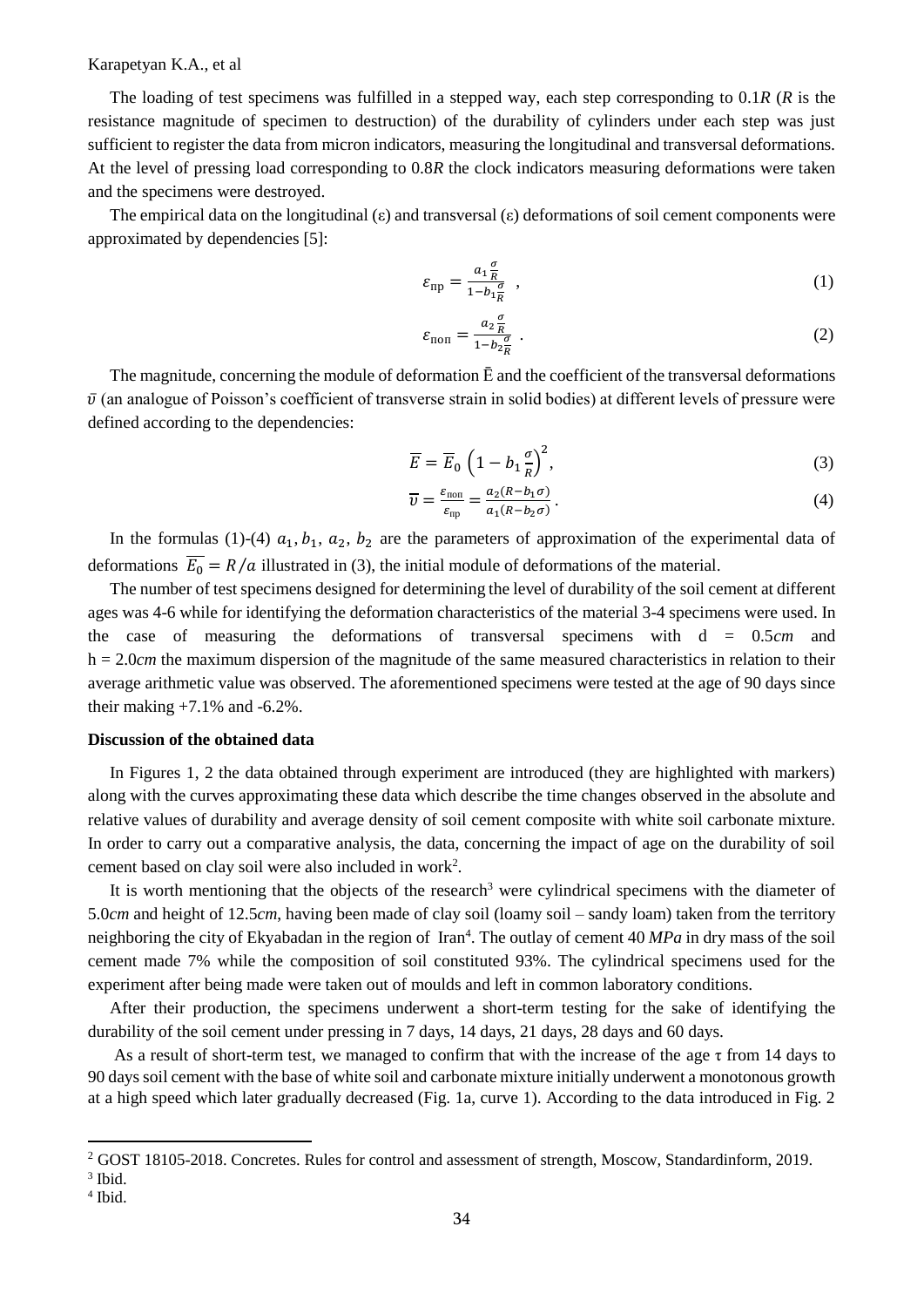(curve 1) the magnitude of the durability growth indicated above at the age of 28 days and 90 days makes correspondingly, more than 31% and about 40% compared with the initial value of the given characteristics defined at the age of 14 days.

After the experiment specimens were left in the lab, the observed loss of humidity during the time mentioned above (28 days and 90 days) compared with its initial value made 1.6% and 8.4% (Fig. 1b, curve 1).



**Fig. 1.** *Curves of the dependence of the strength value (a, curve 1), the average density (b, curve 1) of the soil cement based on white soils of carbonate composition and the strength (a, curve 2) of the soil cement based on clay soils on the age of the material*

Practically, a similar picture is observed in the research, concerning the impact of time on the levels of durability of soil cement based on the clay soil (Fig. 1a, curve 2). In this case the durability growth of the material at the age of 14 days, 21 days, 28 days and 60 days compared with the initial magnitude of the given characteristics (confirmed at the age of 7 days) approximately makes 31.3%, 45.4%, 65.6%, 74.2% respectively (Fig. 2, curve 2).

It has been mentioned above that the magnitude of the durability growth of soil cement based on the white soil carbonate mixture at the age of 90 days compared with its value of durability at the age of 14 days approximately makes 40%. While according to the data introduced in research<sup>5</sup>, the difference between durability value of soil cement based on clay soil identified at the age of 60 days and 14 days approximately constitutes 42.9% (Fig. 2) which, as it can be noticed, slightly increases the value of analogous characteristics identified in soil cement based on white soil and carbonate mixture.



<sup>5</sup> GOST 18105-2018. Concretes. Rules for control and assessment of strength, Moscow, Standardinform, 2019.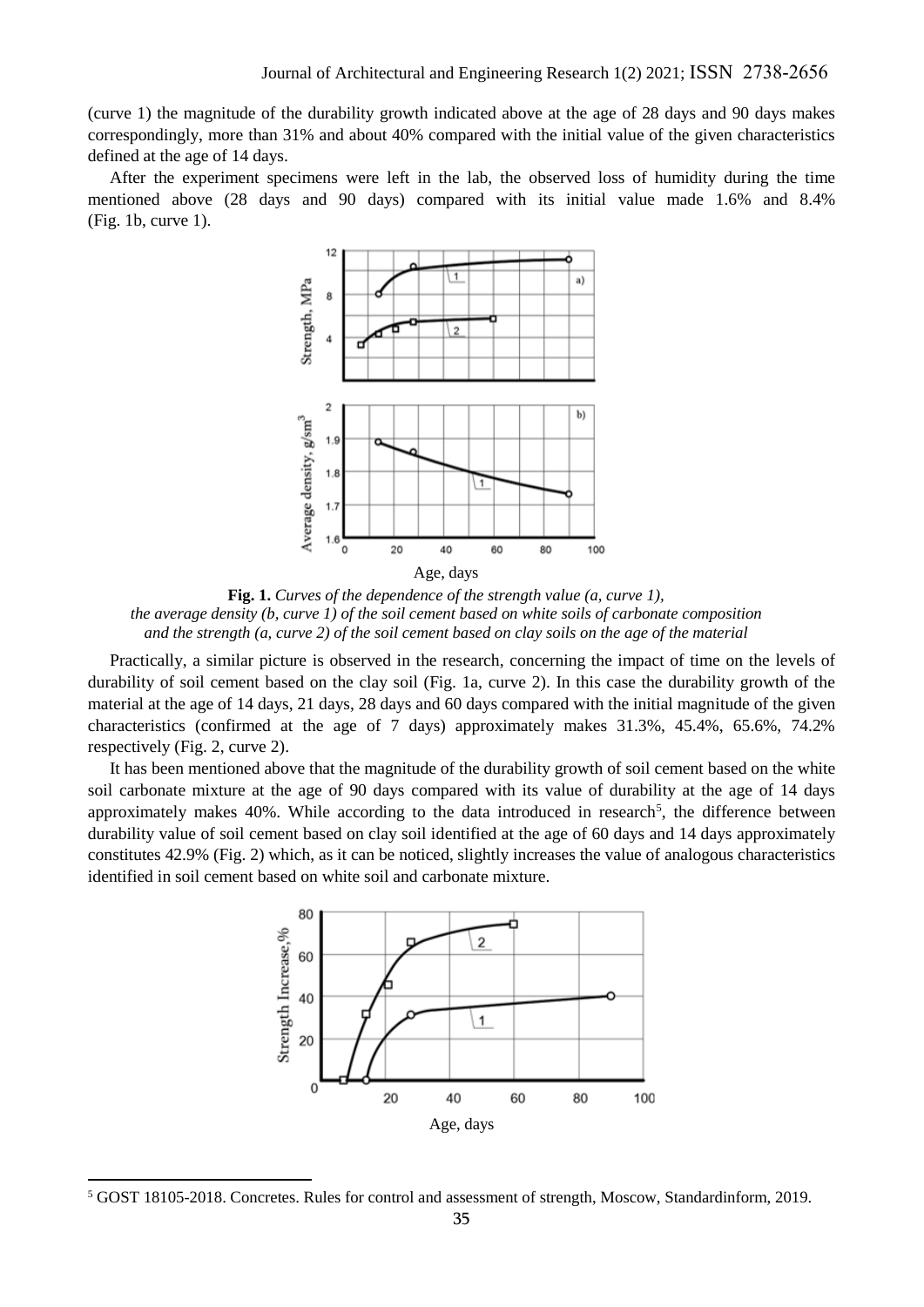## **Fig. 2.** *Curves of the dependence of the strength increase in comparison with its initial value of soil cement based on white soils of carbonate composition (curve 1) and clay soils (curve 2) on the age of the material*

It has already been stated that before doing short-term tests the experiment specimens at different ages in the abovementioned second test right after their making were preserved in the laboratory, whereas in the first test the specimens were taken out of metallic moulds in 7 days and placed in humid sawdust being kept for 7 days thence, the latter were left in the laboratory. This testifies to the fact that there is a great probability that the degree of humidity for 14-day-old experiment specimens of soil cement based on white soil carbonate mixture is relatively greater than the humidity extent observed in specimens of soil cement based on clay soil (we weren't able to find corresponding data, concerning the test on the second type of soil cement mentioned above)<sup>6</sup>.

It should be stated that the value of average density of soil cement based on white soil carbonate mixture constitutes 1.57-159*gr/cm*<sup>3</sup> (see above) while the value of the soil cement based on clay soil approximately makes 1.61*gr/cm*<sup>37</sup>. It should also be noted that for the production of the abovementioned two types of soil cement the Portland cement has been used as a connecting component, having equal durability under pressure - 40 *MPa*. Consequently, it is permissible to make a comparison between the indices of the same physicmechanical characteristics common to those types of soil cement.

In the work [6] it was stated that for the evaluation of defined mechanical characteristics of soil cement composite it is appropriate to use the corresponding data on other construction materials where the connective component of soil cement is taken into account e.g. for light cement concrete.

According to the abovementioned, in order to make corresponding comparisons we are going to use the data obtained in the research<sup>8</sup>, concerning the durability dependence of lightweight lithoid pumice concrete (volcanic mountain type) on the age.

In these studies the cubical specimens being of 15.0*cm*, the body mass 1:1, 54:2, 4, w/c ratio = 0.95 made of lithoid pumice concrete composite were the object for examination. Portland cement of 40*MPa* produced by Ararat cement factory (Armenia) was used.

The cubical specimens made of lithoid pumice concrete right after being taken out of moulds were left in the laboratory where the average temperature was 22°C and the relative humidity - 65%.

The work<sup>9</sup> introduced data that was obtained via experiments, concerning the absolute durability value of lithoid pumice concrete. Based on the durability value of lithoid pumice concrete the growth of the given characteristics acquired throughout time was measured as compared with the durability of the material established at the age of 7 days. We consider it to be appropriate to highlight the latter with curves in Fig. 3.



<sup>6</sup> GOST 18105-2018. Concretes. Rules for control and assessment of strength, Moscow, Standardinform, 2019.

<sup>7</sup> Ibid.

<sup>8</sup> SNiP 2.03.01-84**\*** . Betonnye i zhelezobetonnye konstrukcii, Moscow, 1989, p.77.

<sup>9</sup> Ibid.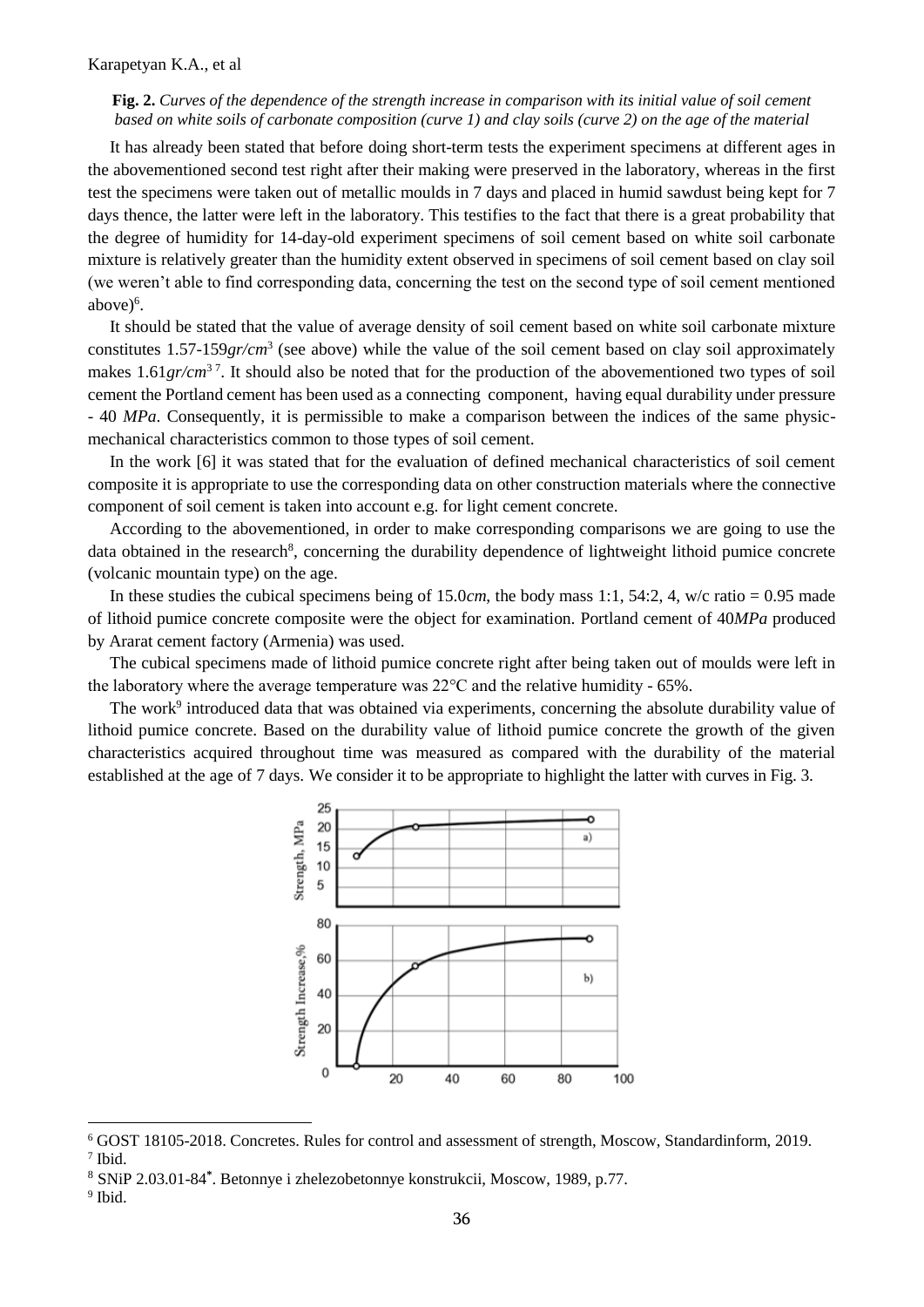Age, days

**Fig. 3.** *Curves of the dependence of strength and its increase in time in comparison with the initial value of lithold pumice concrete on age*

We can see from the data illustrated in Fig. 3.a, that over time the durability value of lithoid pumice concrete, being under pressure at first increases at a high speed (up to the age of 28 days) and later fades gradually.

The comparison of the data introduced in Fig. 3.b shows that the magnitude of durability growth of lithoid pumice concrete observed at the age of 90 days compared with the magnitude of the given characteristics defined at the age 14 days (in the research this age will be further referred to as initial) constitutes about 42% which slightly exceeds the magnitude of the analogous index established for the soil cement based on the white soil carbonate mixture about 40% (Fig. 2, curve 1). It should be noted that in the dry mass of these two construction materials Portland cement 40 MPa produced by Ararat cement factory (Armenia) has been used as a connective component.

It has been mentioned above that such studies were carried out for investigating the impact of air and humidity on the growing durability of soil cement composite based on white soil carbonate mixture. These studies were carried out with the implementation of method described below.

Some of the cylindrical specimens of the experiment with  $d = 5.0$ *cm* and  $h = 5.0$ *cm* being taken out of metallic forms after 7 days since their making were immediately put into a package filled with wet sawdust. Further maturing of the experiment specimens took place in the following conditions:

- 1. Some of the specimens of the experiment after having remained in wet sawdust for 28 days were taken out of the aforementioned package and kept in the laboratory up until the experiment was made.
- 2. The rest of the specimens were kept in the wet sawdust up until the experiment was made.

The tests of all the aforementioned specimens were done in 180 days after their production. The magnitude of average density and maximum density common to the soil cement skeleton were defined.

The results of the measures are introduced in Table 2.

| Conditions of ageing | Indices of physic-mechanical characteristics of soil cement |                  |                  |  |  |  |
|----------------------|-------------------------------------------------------------|------------------|------------------|--|--|--|
| of soil cement       | Density of skeleton,                                        | Average density, | Durability under |  |  |  |
|                      | $gr/cm^3$                                                   | $gr/cm^3$        | pressure, MPa    |  |  |  |
|                      | 1.59                                                        | 1.675            |                  |  |  |  |
|                      |                                                             | $\sqrt{97}$      |                  |  |  |  |

Table 2

According to the data in Table 2, the maturing in the highly humid environment (in this case in wet sawdust) turns out to have a favorable impact on the growing durability of the soil cement in the course of time.

It should be mentioned that a phenomenon similar to the one illustrated above has been observed earlier in another construction material based on the Portland cement i.e. cement lithoid pumice concrete [7].

Cubes of side sizes 10.0*cm* served as experiment specimens for the studies. The cubes were made of cement lithoid pumice concrete based on the mass 1:1, 513:2, 368, w/c ratio = 0.88. The Portland cement with durability under pressure makes 38 *MPa* produced by Ararat cement factory.

According to the data introduced in the work [7] the durability magnitude of cubic specimens made of cement lithoid pumice concrete made 20.6 *MPa* at the age of 14 days, while after their making for 63 months the latter were kept in favorable conditions (they were preserved in hydro-isolated state), having a positive impact on growing durability. In these conditions their durability constituted 42.2 *MPa*.

Let us discuss the results of the studies on the deformation characteristics of the short-term load of soil cement based on the mixture of white soil carbonate where cylindrical specimens of  $d = 5.0*cm*$  and  $h = 20.0*cm*$  were used. It should be stated that the resistance magnitude of these specimens under pressure during their destruction in case of  $\tau = 28$  days made R = 7.4 *MPa* and in case  $\tau = 90$  days the resistance constituted 8.0 *MPa*.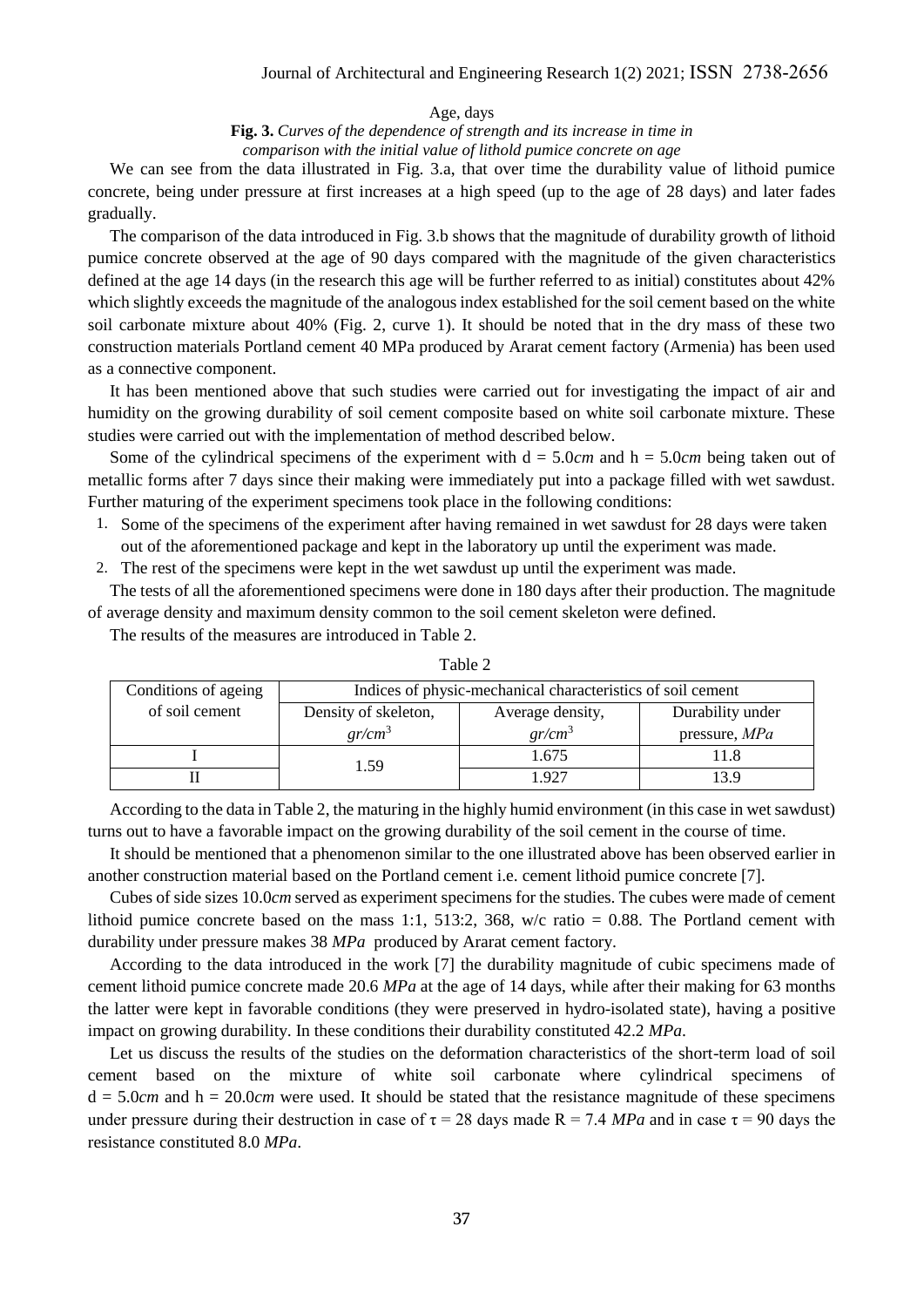### Karapetyan K.A., et al

In Fig. 4 the empirical data on  $\varepsilon$  for longitudinal and  $\varepsilon$  for transversal deformation specimens are shown with markers along with the curves approximating these data constructed according to the dependencies (1) and (2) respectively. For the approximation of the coefficients the following were taken into account:

in case of 
$$
\tau = 28
$$
 days -  $a_1 = 180.0$ ,  $b_1 = 0.28$ ,  $a_2 = 24.0$ ,  $b_2 = 0.60$ ,  
in case of  $\tau = 90$  days -  $a_1 = 138.0$ ,  $b_1 = 0.53$ ,  $a_2 = 30.0$ ,  $b_2 = 0.60$ .



**Fig. 4.** *Deformation curves of soil cement samples based on white soils of carbonate composition* ( $\tau$  = 28 days - *curves 1 and 1'*,  $\tau$  = 90 days - *curves 2 and 2'*)

According to the data in Fig. 4 it can be stated that it is acceptable to use dependencies 1 and 2 for making the approximation of empirical data of the deformations. From the data in the same Figure it can also be noticed that the specimens of  $\tau = 90$  days being tested show greater resistance to deformation both in longitudinal and transversal directions compared to their counterparts of  $\tau = 28$  days.

From the data illustrated in Fig. 5 it can be concluded that a similar tendency mentioned above is observed in the coefficients of transversal deformations  $\nu$  of soil cement specimens. From the data of the same Figure highlighted with markers it follows that the results obtained via experiments are satisfactorily described through approximating curves based on the dependencies (4).



**Fig. 5.** *Curves of the dependence of the coefficient of transverse deformations of soil cement samples on strength* ( $\tau$  = 28 *days - curve 1,*  $\tau$  = 90 *days - curves* 2)

The value (calculated on the basis of dependency) of the tangent module of deformation Ē at different levels of pressing stress  $\sigma$  is brought in Table 3.

| Table 3                           |                                                                                                                  |      |      |      |  |  |  |  |
|-----------------------------------|------------------------------------------------------------------------------------------------------------------|------|------|------|--|--|--|--|
| The age of soil<br>cement, $\tau$ | The module of deformation according to<br>tangent x $10^{-2}$ in <i>MPa</i> under stress $\sigma$ ( <i>MPa</i> ) |      |      |      |  |  |  |  |
|                                   |                                                                                                                  | 1.5  |      |      |  |  |  |  |
| 28 days                           | 41.1                                                                                                             | 36.6 | 32.3 | 28.3 |  |  |  |  |
| 90 days                           | 58.0                                                                                                             | 47.0 | 37.2 | 28.6 |  |  |  |  |

The comparison of the data introduced in Table 3 indicates that the observable great difference in Ē values of soil cement made at the age of  $\tau = 90$  days,  $\tau = 28$  days under  $\sigma = 0$  (more than 41%) with the increase of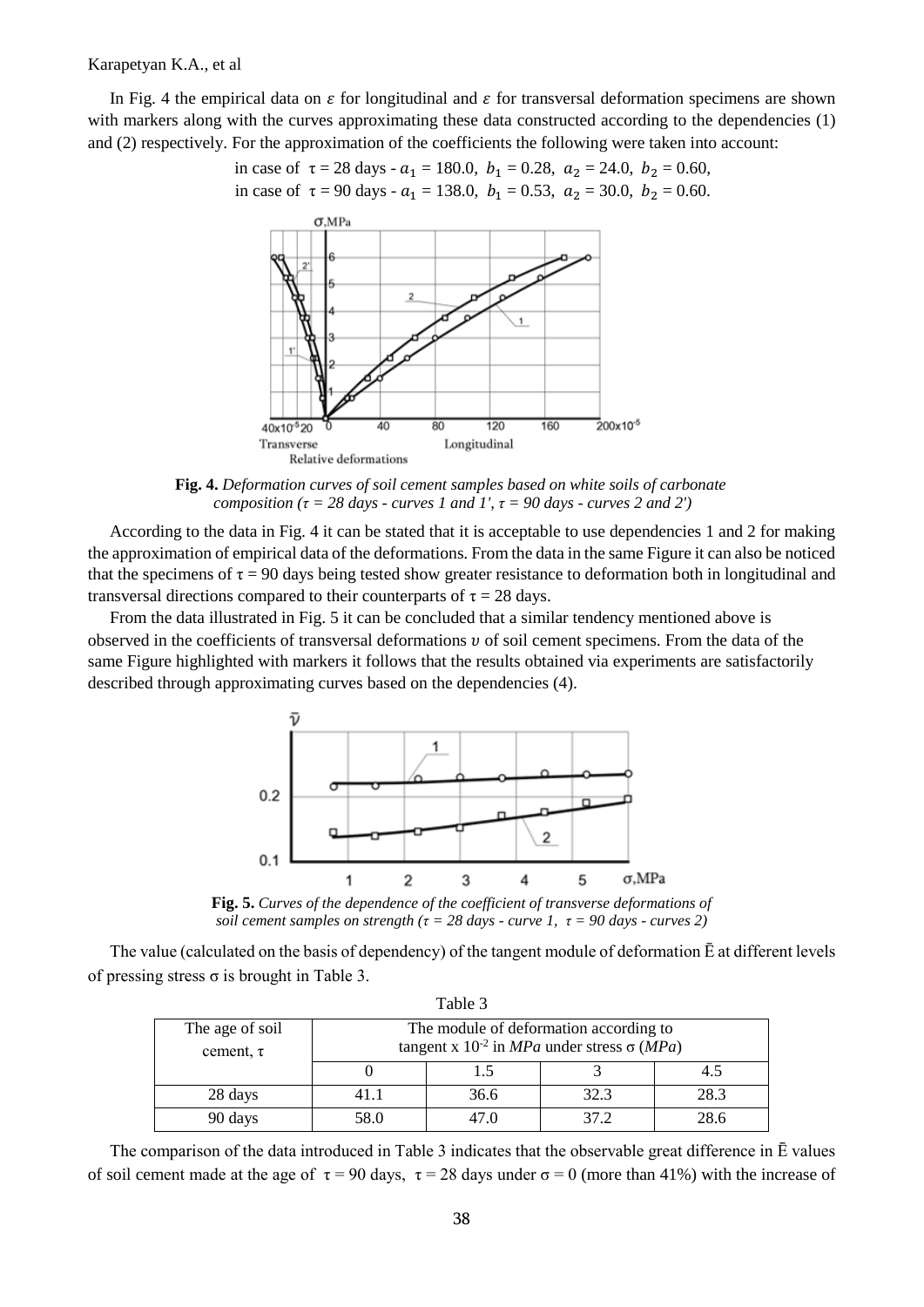level observed in the compression stress σ gradually decreases while in the case of σ = 4.5 *MPa* the given difference practically disappears.

# **Conclusion**

- 1. The relative difference of humidity between the test specimens of soil cement based on the mixture of white soil, carbonate and specimens of clay soil (for the production of which the cement of the same quality, exhibiting the same activity was used) has little impact on the growing durability of these specimens, the maturity process of which took place in the environment with low humidity ( $W \le 75\%$  [4]). This testifies to the fact that while making the mixtures of these types of soil cement much more water is used compared to the amount of water necessary for prompting chemical reactions in the production of cement stone. A similar practice is common for making mixture of cement concrete in order to provide concrete workability while moulding products in it.
- 2. The similar intensity of growing durability over time (starting from the aforementioned initial age  $\tau$ ) observed in the soil cement on the basis of white soil and carbonate mixture, in soil cement based on clay soil along with cement concrete where the same type of cement was used enables us to conclude that the given process (the process of gaining durability) mainly depends on the characteristics of the connective component in the cement used in the mixtures of these construction materials.
- 3. The process of ageing in the environment with high levels of humidity (in wet sawdust) has a favourable impact on the growing durability of the soil cement based on the mixture of white soil carbonate gain over time

# **References**

- [1]. S. Hairoyan, A. Attarpuri, Creep of Cementosoils During Compression. Proceedings of International Conference "Topical Problems of Continuum Mechanics" dedicated to the 100<sup>th</sup> Anniversary of Academician NAS of Armenia N.Kh.Arutyunyan, October 08-12, Tsakhadzor, Armenia, Yerevan, 2012, 260-264.
- [2]. K.A. Karapetyan, S.H. Hairoyan, E.S. Manukyan, About the possibility of obtaining cementitious soil composites of high strength on the basis belozems of carbonate composition. Journal of Physics: Conf. series 991, 012038, 2018.
- [3]. S.A. Chudinov, Studies on the Impact of Technological Factors on the Durability of Soil Cement. Bulletin of Technological State University of Povolzhie Forest Ecology Explotation of Natural Resources, 1, 2010, 46-52.
- [4]. K.S. Karapetyan, Vliyaniye anizotropii na polzuchest' betona pri szhatii i rastyazhenii v zavisimosti ot masshtabnogo faktora. Proceedings of the Academy of Sciences of the Armenian SSR, Physics and Mathematics Series, 17 (4), 1964, 71-90 (in Russian).
- [5]. K.A. Karapetyan, S.H. Hairoyan, Е.S. Manukyan, Deformability during short-term loading, shrinkage and creep of a cementitious soil composite on the basis of belozems of carbonate. Journal of Physics Conference Series 1474 (1) 012019, 2020. DOI[:10.1088/1742-6596/1474/1/012019](http://dx.doi.org/10.1088/1742-6596/1474/1/012019)
- [6]. K.S. Karapetyan, Vliyaniye faktora vremeni na prochnost' i deformativnost' betona na litoidnoy pemze i nekotoryye drugiye yego svoystvaya. Gidrotekhnicheskiy beton iz litoidnoy pemze. Proceedings of the Academy of Sciences of the Armenian SSR, 1958, 111-148 (in Russian).
- [7]. K.A. Karapetyan, Effect of Desorption of Chemically Inconnected Water on Mechanical Properties of Concrete under Shorttime Loadings. Proceedings of National Academy of Sciences of Armenia, Series Mechanics, 57 (3), 2004, 70-77.

*Koryun Ashot Karapetyan, Doctor of Philosophy (PhD) in Engineering (RA, Yerevan) - Institute of Mechanics of National Academy of Sciences of Armenia, Head of Experimental Investigations Laboratory, [koryun.a.karapetyan@gmail.com](mailto:koryun.a.karapetyan@gmail.com)*

*Sargis Hrachik Hairoyan, Doctor of Science (Geology), Professor (RA, Yerevan) - Institute of Mechanics of National Academy of Sciences of Armenia, Leading Scientist at the Experimental Investigations*